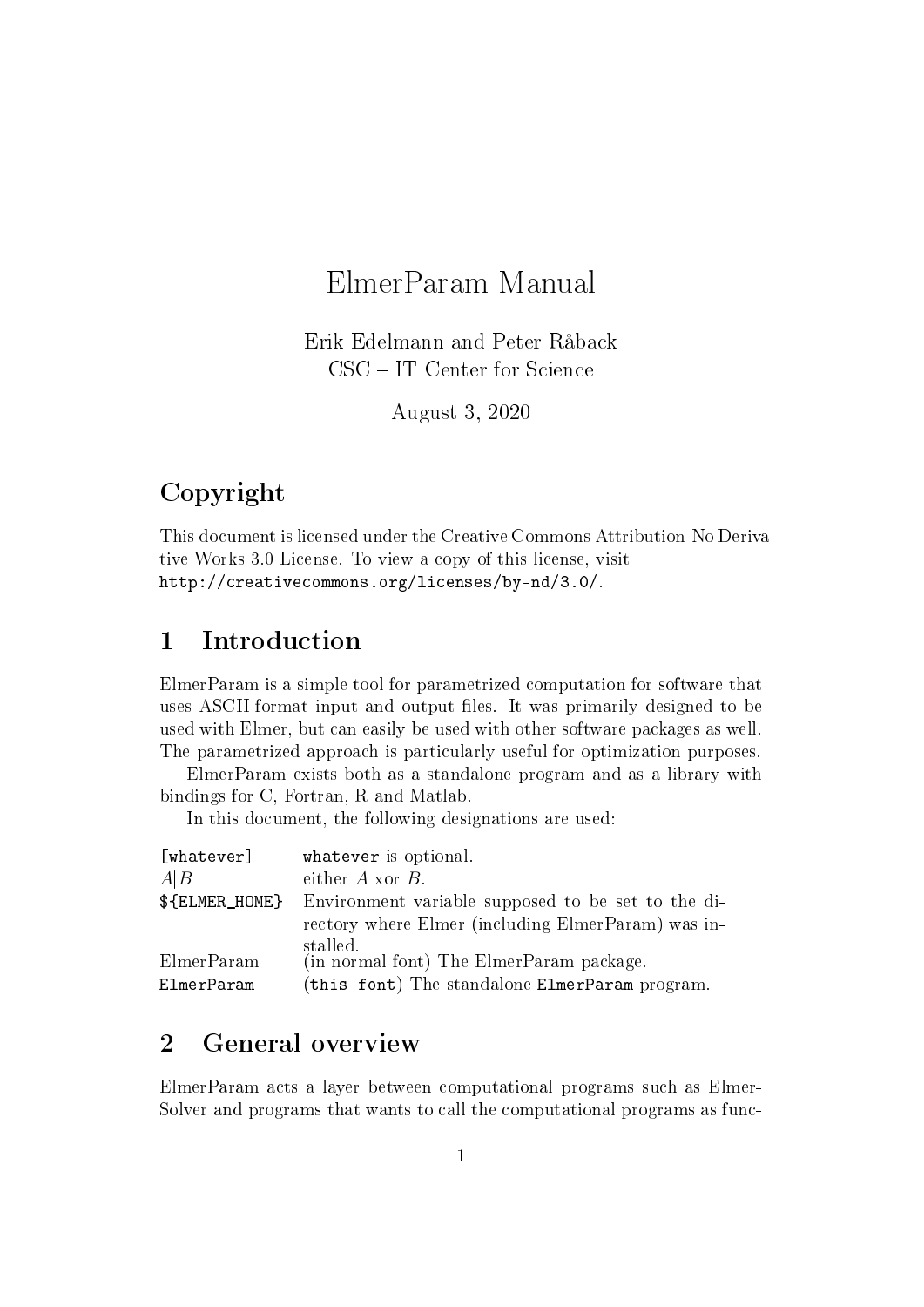

Figure 1: ElmerParam as a layer between ElmerSolver and a program that wants to call ElmerSolver as function of some parameters.

tions of some parameters. It provides functions which take real and/or integer parameters as arguments, and return a scalar or vector of real output values:

$$
f:\mathbf{R}^n\times\mathbf{Z}^m\longrightarrow\mathbf{R}
$$

or

$$
f:\mathbf{R}^n\times \mathbf{Z}^m\longrightarrow \mathbf{R}^k
$$

where n is the number of real parameters, m the number of integer parameters, and  $k$  the length of the return vector. These functions are from the caller's point of view black boxes and therefore no information about the case is provided. This information is instead provided in a set of files read by ElmerParam.

The most important file is a ElmerParam command file, which contains the commands to run the computation programs. A typical command file will create input files with parameter values for the computation program, execute the computation program, and read parameter values from it's output files. The input files are created and output files interpreted with the help of template (model) files. Simple calculations specified in the MATC language can be performed by ElmerParam itself (see section 3.1.2).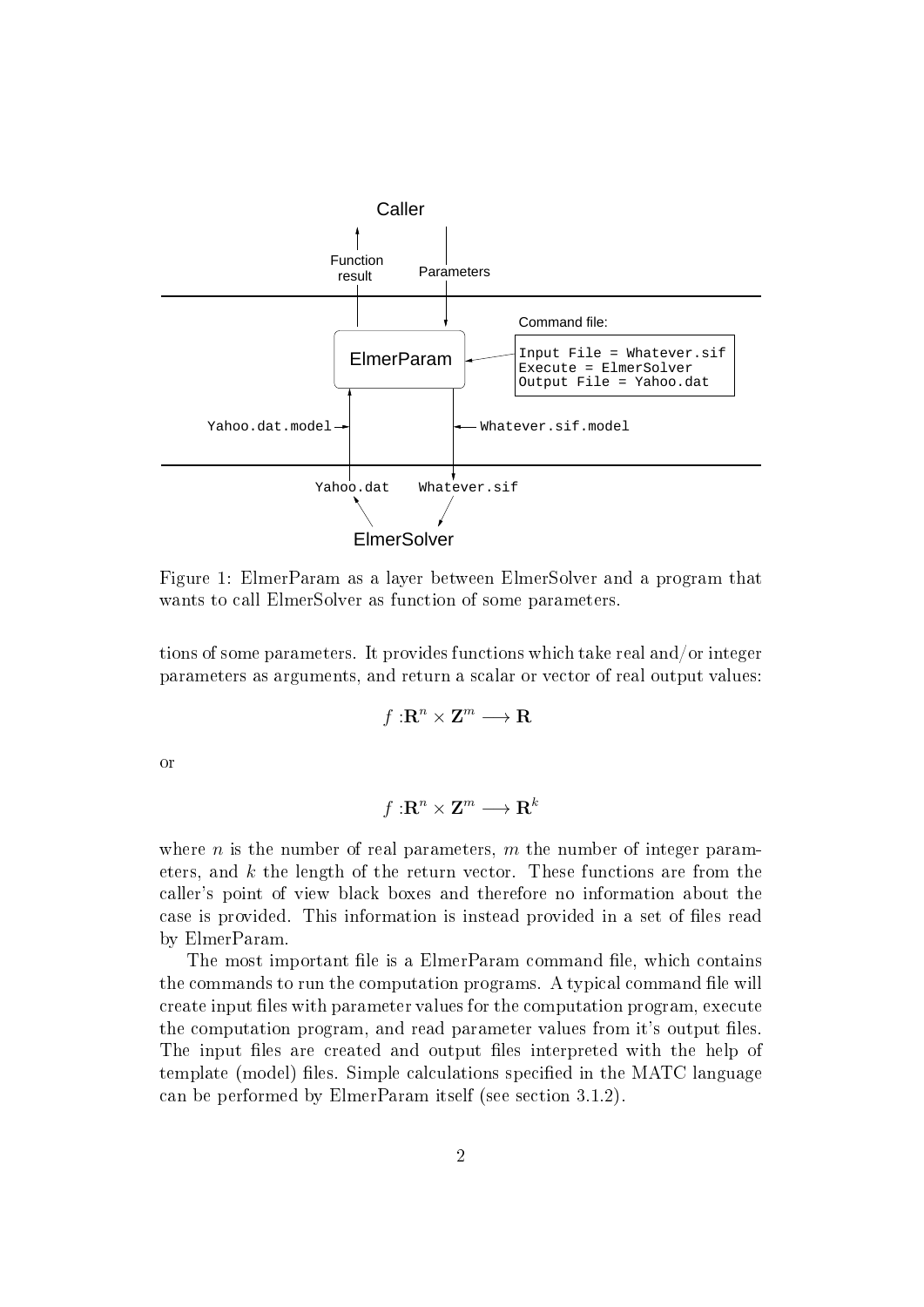In addition to computation parameters, ElmerParam can also be given a special "tag" parameter. The tag can be expanded not only in the input files. but also be used in the command file. It can be used to give unique names to all the input and output files, which can be important when running several instances of ElmerParam in parallel.

## 3 ElmerParam Files

ElmerParam routines need a number of different files with information on the problem to be solved.

- The ELMERPARAM STARTINFO file has a fixed name and has only one line, the name of the ElmerParam command file.
- ElmerParam command file is the file containing the execution instructions needed for the evaluation of the function return value.
- Each case needs a set of model files that are generalized versions of the input and output files. In the model files the parameters are given in brackets. For example the first real valued parameter is inserted where  $\langle R1! \rangle$  occurs. Input file models are used to create input files for the computation of, for example, ElmerGrid or ElmerSolver. Output file models are used to read result information from the output file.

## 3.1 ElmerParam command file

The ElmerParam command file includes some simple statements that are run in the order of appearance. The general form of a statement is

#### Command = argument

Commands are case insensitive. Lines starting with #, ! or \* are ignored. A statement can be split onto several lines by putting a  $\gamma$  as the last character on a line.  $\langle T! \rangle$  in an argument will be expanded to the value of the tag parameter.

#### 3.1.1 Commands:

```
Comment = string
```
Echo string to stdout.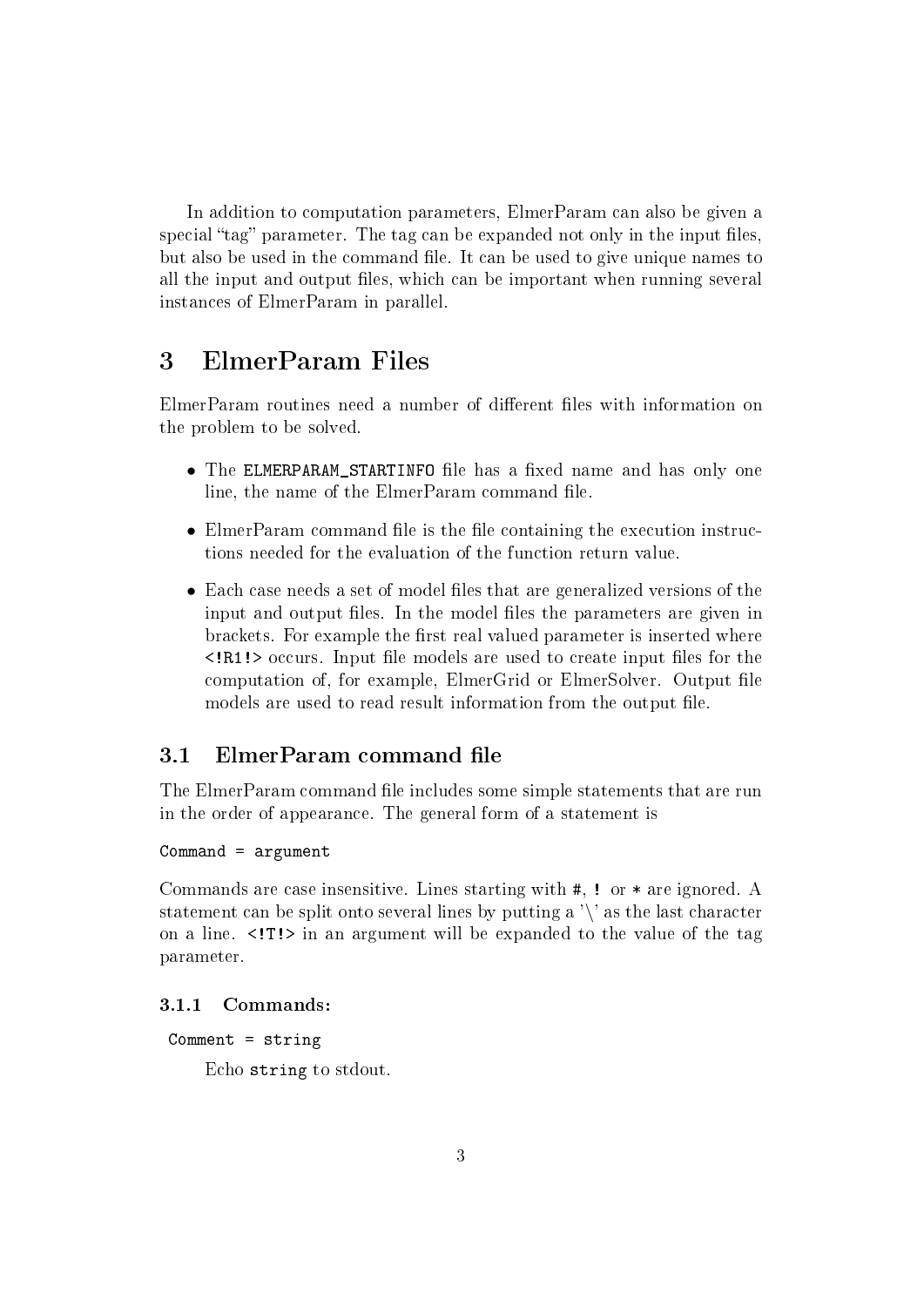#### Echo = True|False

Turn ECHO on off. If 'on', all commands are echoed to stdout when executed. 'On' by default.

#### Matc = True|False

Turn MATC support on off. Has to be 'on' if you use MATC expressions. Requires that ElmerParam was compiled with MATC support. Off by default.

#### Input File = fname1 [Using fname2]

Create the file fname1 from the model file fname2. If no model file name is given, the name fname1.model is assumed.

#### Execute  $=$  cmd

Execute the shell command cmd. Usually this would be the computation part, or mesh generation if using parametrized mesh generation.

```
Output Files = fname1 [Using fname2]
```
Read parameters from the output file fname1 using the model file fname2. If fname2 isn't given, fname1.model is assumed.

#### Save File = fname

Save history data of all the computations in file fname. If this keyword is active all the input parameters and the function return value are saved to a line that is appended in the given file.

```
$<expression>
```
Use MATC to evaluate the MATC expression  $\langle$  expression $\rangle$ . See section 3.1.2 for more.

Below is a simple example of a ElmerParam command file.

```
#
# This comment will be ignored.
#
Comment = ElmerOptim routine
Echo = True
Input File = OptimTemp2.sif
Execute = ElmerSolver
Output File = cost.dat
Save File = evals.dat
```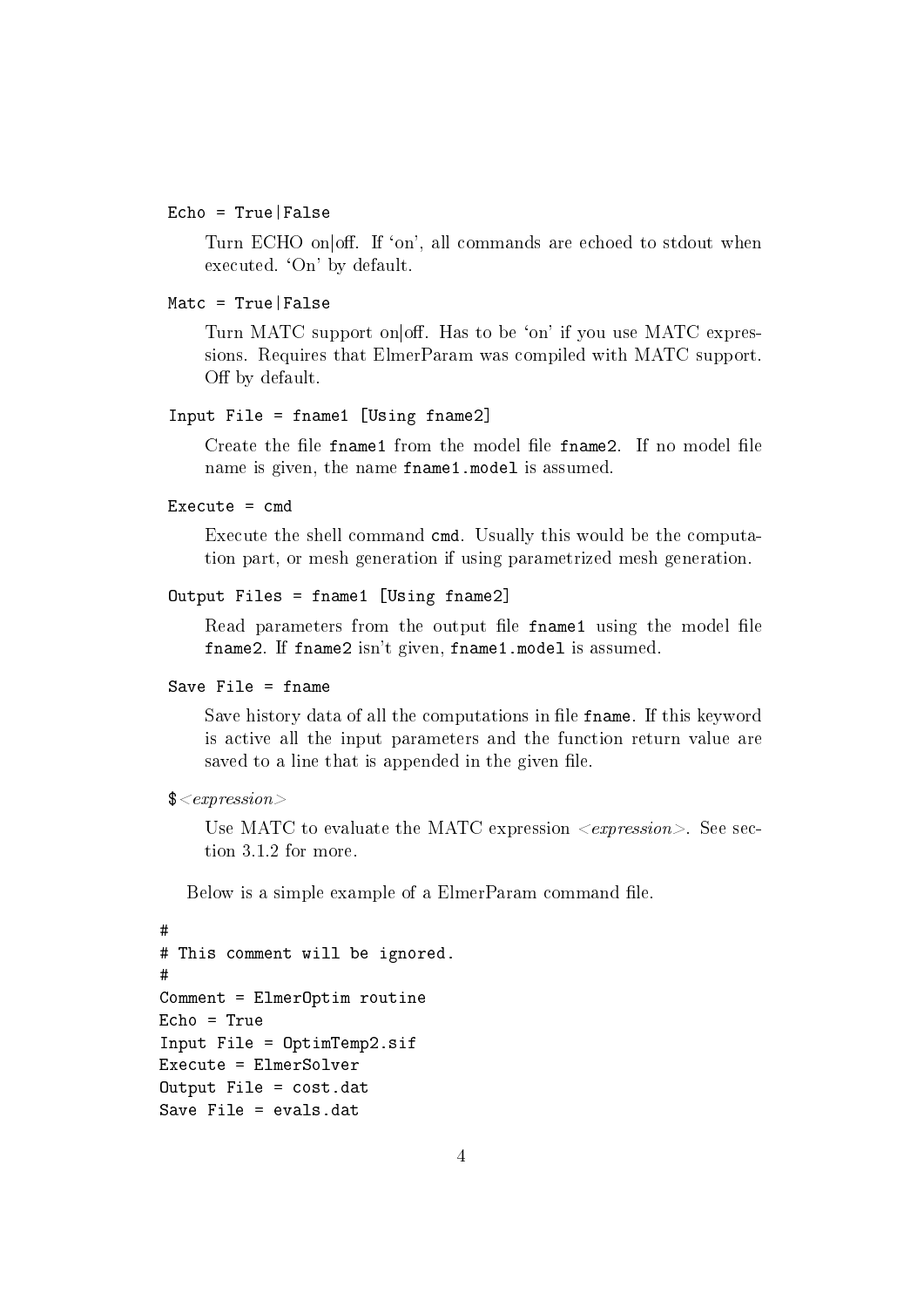#### 3.1.2 MATC extension

The ElmerParam includes the MATC language written by Juha Ruokolainen that may be used, for example, to evaluate the values of the parameters. The MATC extensions are by default not evaluated and the variable MATC need to be set True to activate the library.

In MATC, the real parameters are stored in a vector called R, integer paremeters in the vector I, and the function result in the vector O. Thus, Rn can be accessed through  $R(n)$ , and so on.

Below is an example command file that shows how the MATC library may be used.

```
Comment = Testing routine
MATC = True
\text{\$ } apu1 = R(0) + R(1)
\text{\$ apu2 = sin(apu1)}R(1) =apu2
$ I(0) = 5$ I(1) = sum(I(2:4))$ 0 = R(0) + R(1) + I(0)
```
### 3.2 Model files

#### 3.2.1 Creating Input files

When creating an input file, ElmerParam simple copies the contents of the model file, expanding parameter references where they occur. A parameter reference in the model file has the form

<!ParamSpec[^]!>

where ParamSpec can be:

|       | The tag parameter                                     |
|-------|-------------------------------------------------------|
| $X_n$ | Parameter of type $'X'$ and index n.                  |
|       | $X(n:m)$ A vector of parameters from $X_n$ to $X_m$ . |
| -X.   | A vector of all parameters of type 'X'                |

Here  $X'$  can be  $R'$  for real, or  $T'$  for integer. Note that indexing starts at 0; thus the first real parameter will be  $R0$ , the second  $R1$ , and so on. An optional transpose operator ^ after the ParamSpec denotes that it is a column vector (vectors are by default row vectors.). If a line contains a column vector, it will be repeated n times, where n is the lentgh of the vector, with the *i*:th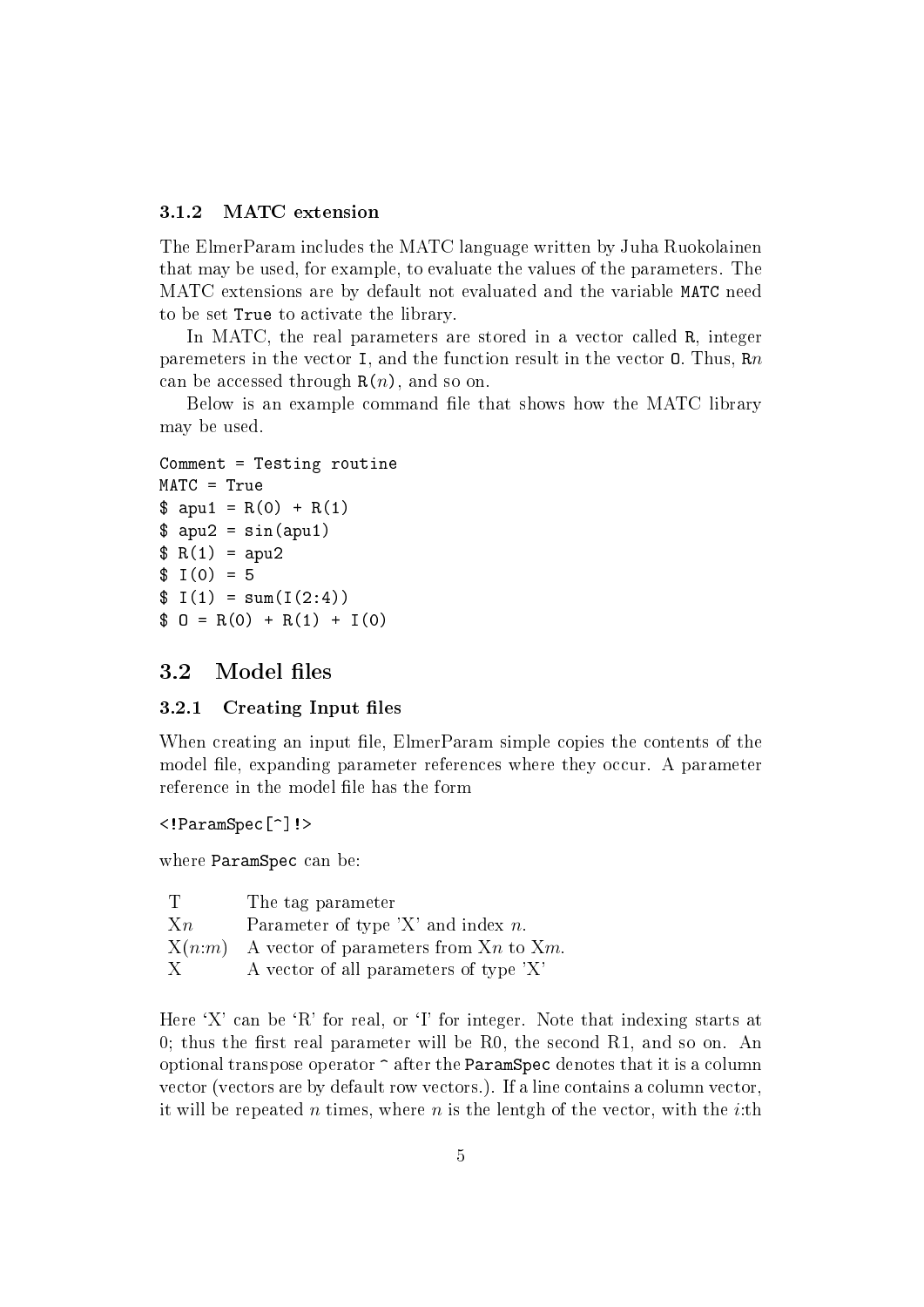vector component at the *i*:th copy of the line. If a line contains more than one columns, they have better be of the same length, or the vicious Yeti will eat your computer.

Example: if the model file looks like

```
r = \langle !R0! \ranglei = \langle 11 \rangleTemperature = Variable Coordinate 2
    Real
          \langle R(1:19)^{-1} \rangle \langle R(20:38)^{-1} \rangleEnd
and I = [ 1, 2, 3 ], R0 = 1.0, R(1:19) = [ 0.0, 0.2, 0.4 ... ], and R(20:38) =
[1.0, 2.0, 3.0, \ldots] the input file becomes
r = 1.0i = 1 2 3
  Temperature = Variable Coordinate 2
    Real
         0.0 1.0
         0.2 2.0
         0.4 3.0
           . .
           . .
           . .
```
End

#### 3.2.2 Reading Output files

When reading parameter values from an output file using a model file, Elmer-Param will skip everything in the output file except those places where there is a parameter reference in the model file, in which case ElmerParam reads values from these places in the output file into the specified parameters.

The parameter references for output files has the same general form as for input files, where ParamSpec in this case can be

| $X_n$ | The <i>n</i> :th parameter of type $'X$ .      |
|-------|------------------------------------------------|
|       | $X(n:m)$ A vector of parameters from Xn to Xm. |
| X     | A vector of all parameters of type 'X'         |

where 'X' can be 'R' for real, 'I' for integer, or 'O' (uppercase 'o') for function result.

For example, if the model file looks like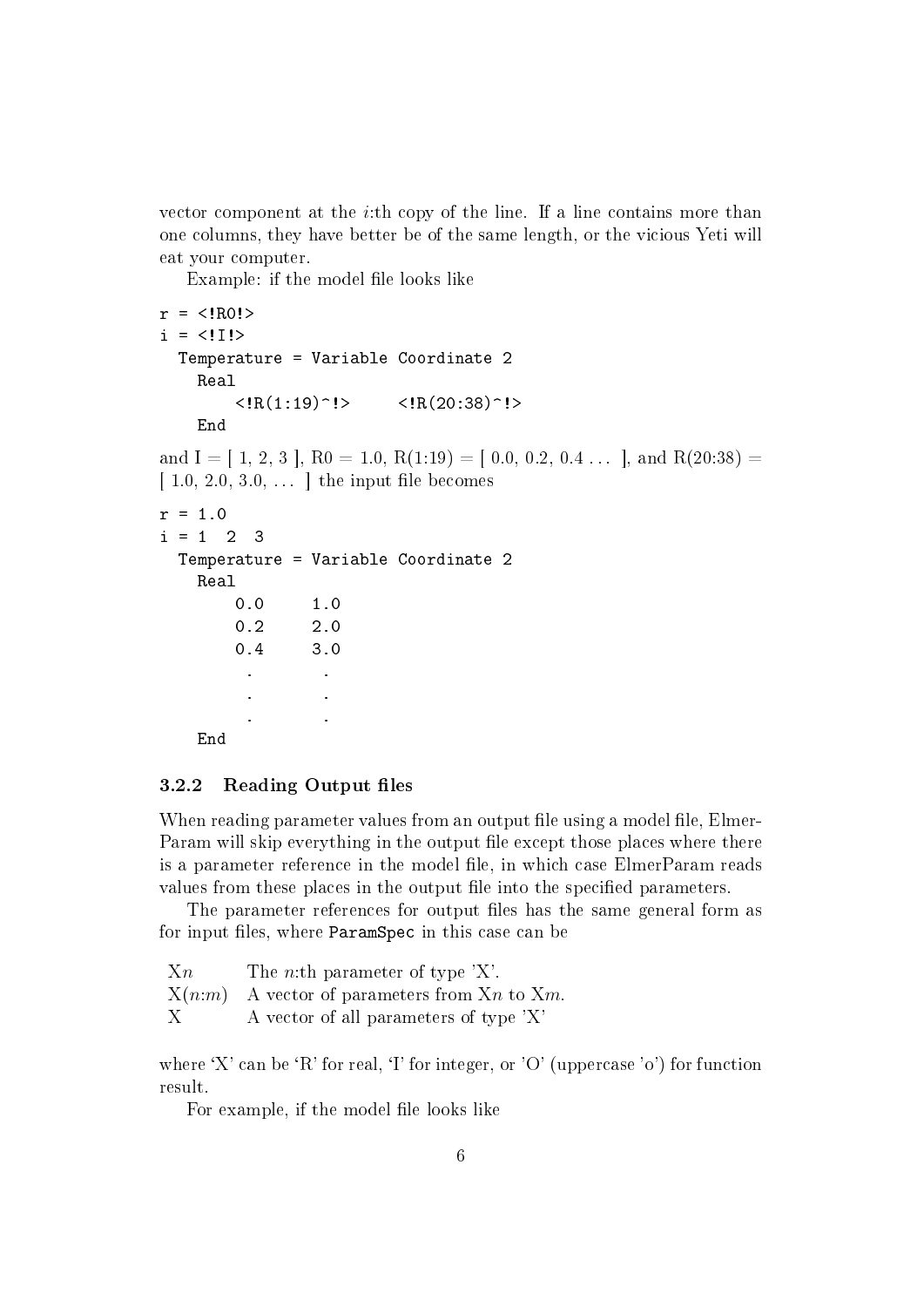$r = \langle R! \rangle$  $i = \langle 110! \rangle$  $y =$  <!0(0:4)^!> <!0(5:9)^!> and the output file is  $r = 1.0 2.0 3.0$  $i = 6$  $y = 1.0$  6.0 2.0 7.0 3.0 8.0 4.0 9.0 5.0 10.0

ElmerParam will read  $[1.0, 2.0, 3.0]$  into  $R(0.2)$  (assuming the number of real parameters is 3), 6 into I0, and [ 1.0, 2.0, 3.0, 4.0, 5.0, 6.0, 7.0, 8.0, 9.0, 10.0  $|$  into O(0:9).

## 4 Interfaces

## 4.1 Standalone program

ElmerParam [inputfile [outputfile [tag]]]

inputfile: Name of file containing input parameters (use '-' or leave empty for stdin). It shall have the following format:

[nr R0 R1 . . . [ni I0 I1 . . .  $[$ nfun $]]$ ] $]$ 

If nfun is absent, 1 will be assumed. Example: Three real parameters, no integer parameters, and 3 output parameters: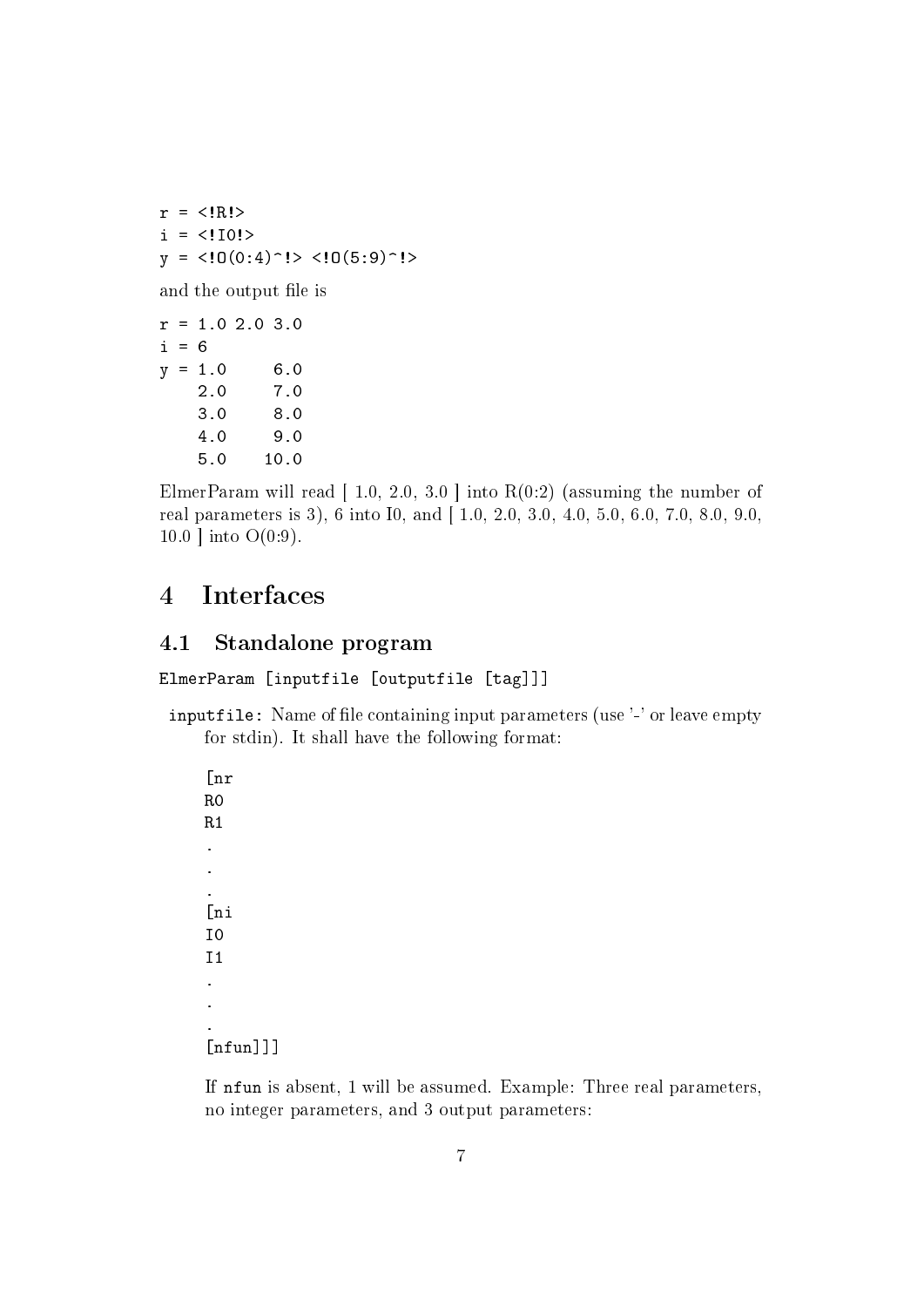3 1.0 2.0 3.0 0 3

outputfile: Name of file where output parameters will be written in a column (use '-' or leave empty for stdout).

tag: Optional tag parameter.

### 4.2 C interface

```
#include <elmerparam.h>
double elmer_param(int nr, const double *xr, int ni, const int *xi,
                   const char *tag)
void elmer_param_vec(int nfun, double *fun,
                     int nr, const double *xr, int ni, const int *xi,
                     const char *tag)
```

| nfun         | Number of output parameters. (elmer_param_vec only)             |  |  |  |  |  |
|--------------|-----------------------------------------------------------------|--|--|--|--|--|
| fun          | Array of output parameters, corresponds to $O(0:\text{nfun-1})$ |  |  |  |  |  |
|              | in the ElmerParam input files. Must be big enough to            |  |  |  |  |  |
|              | hold nfun values. (elmer_param_vec only.)                       |  |  |  |  |  |
| nr           | Number of real parameters.                                      |  |  |  |  |  |
| <b>xr</b>    | Array of real parameters, corresponds to $R(0:nr-1)$ in         |  |  |  |  |  |
|              | the ElmerParam input files. (Use NULL for no real pa-           |  |  |  |  |  |
|              | rameters.)                                                      |  |  |  |  |  |
| ni           | Number of integer valued parameters.                            |  |  |  |  |  |
| xi           | Array of integer parameters, corresponds to $I(0:ni-1)$ in      |  |  |  |  |  |
|              | the ElmerParam input files. (Use NULL for no integer            |  |  |  |  |  |
|              | parameters.)                                                    |  |  |  |  |  |
| tag          | Tag parameter. (Use NULL for no tag.)                           |  |  |  |  |  |
| Return value | Scalar output parameter, corresponds to $O$ (or $O()$ ) in      |  |  |  |  |  |
|              | the ElmerParam input files. (elmer_param only.)                 |  |  |  |  |  |

To compile a C code that calls elmer\_param(), add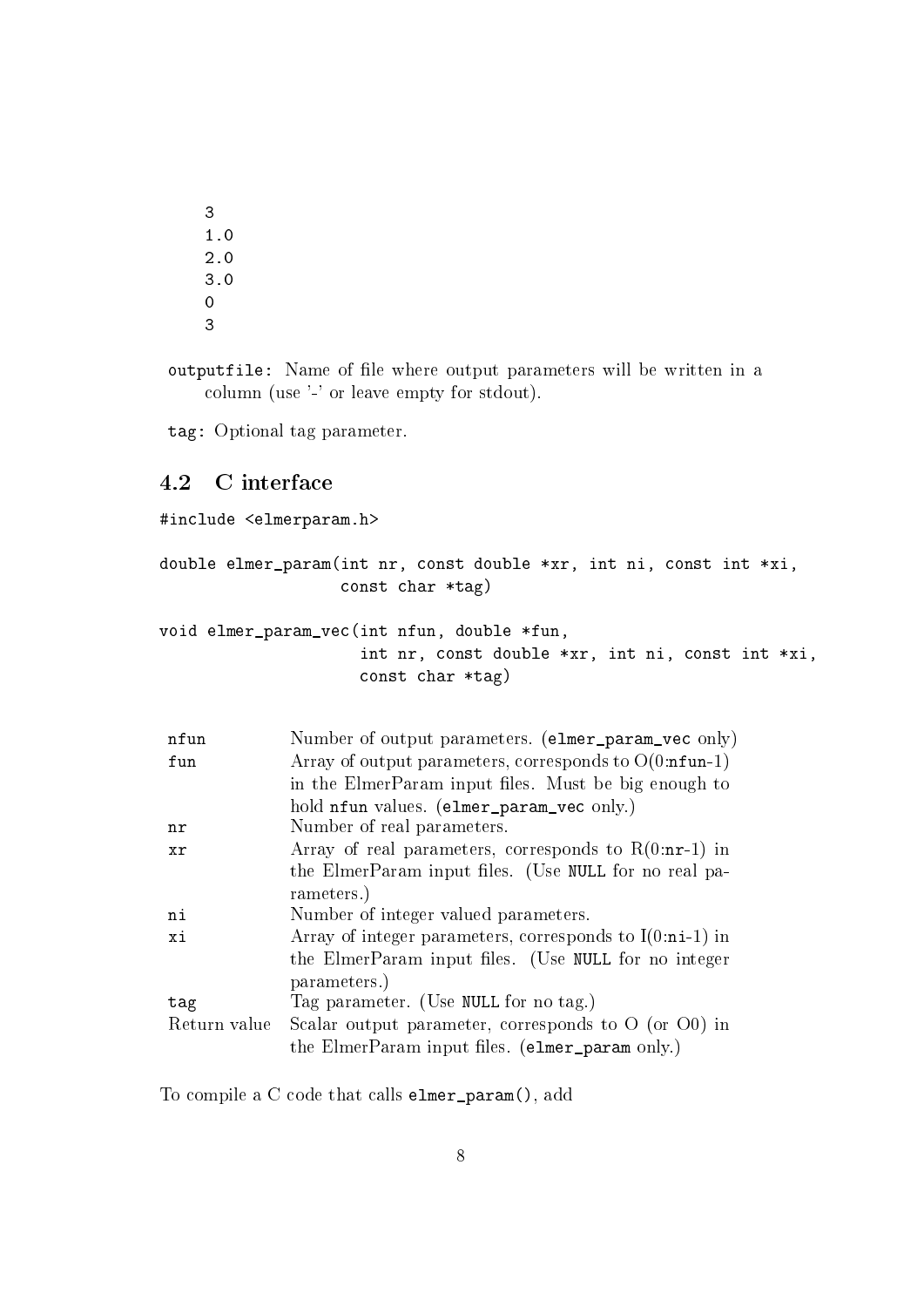#### -I\${ELMER\_HOME}/include

to the compiler flags. For linking, add

```
-L${ELMER_HOME}/lib -lelmerparam -lmatc -lm
```
to the linker flags. (-lmatc can be omitted if ElmerParam was compiled without MATC support).

## 4.3 Fortran interface

```
use elmerparam
```

```
interface elmer_param
    function elmer_param_scal (xr, xi, tag) result(y)
        double precision, optional, intent(in) :: xr(:)
        integer, optional, intent(in) :: xi :)
        character(*), optional, intent(in) :: tag
        double precision :: y
    end function elmer_param_scal
    function elmer_param_vec (nfun, xr, xi, tag) result(y)
        integer, intent(in) :: nfun
        double precision, optional, intent(in) :: xr(:)
        integer, optional, intent(in) :: xi(:)
        character(*), optional, intent(in) :: tag
        double precision :: y(nfun)
    end function elmer_param_vec
```
end interface elmer\_param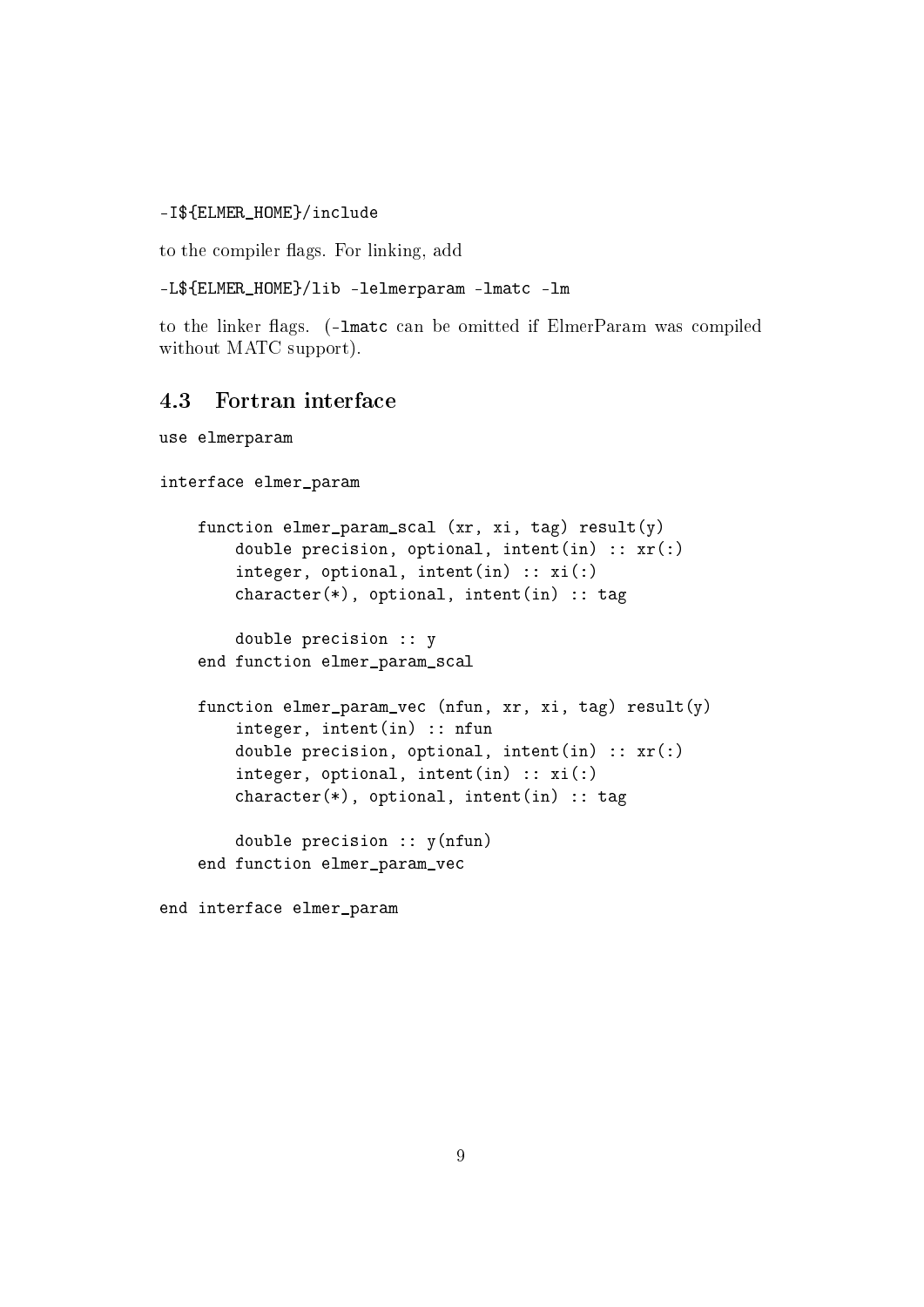| nfun         | Length of return vector (elmer_param_vec only).                                                         |  |  |  |  |  |  |
|--------------|---------------------------------------------------------------------------------------------------------|--|--|--|--|--|--|
| xr           | Array of real parameters, corresponds to $R(0:size(xr))$ -                                              |  |  |  |  |  |  |
|              | 1) in the ElmerParam input files.                                                                       |  |  |  |  |  |  |
| xi           | Array of integer parameters, corresponds<br>to                                                          |  |  |  |  |  |  |
|              | $I(0:size(xi)-1)$ in the ElmerParam input files.                                                        |  |  |  |  |  |  |
| tag          | Tag parameter.                                                                                          |  |  |  |  |  |  |
| Return value | elmer_param_scal: Scalar output parameter, corre-                                                       |  |  |  |  |  |  |
|              | sponds to $O$ (or $O()$ ) in the ElmerParam input files.                                                |  |  |  |  |  |  |
|              | elmer_param_vec: nfun Output parameters, corre-<br>sponds to $O(1:nfun)$ in the ElmerParam input files. |  |  |  |  |  |  |

To compile a Fortran code that USEs elmerparam, add

### -I\${ELMER\_HOME}/include

to the compiler flags. You'll have to replace "-I" with whatever option your compiler uses to tell where to look for  $*$  mod files. This varies from one compiler to another – check the documentation of your compiler<sup>1</sup>. Also note that you have to use the same compiler that was used to compile ElmerParam. For linking, add

```
-L${ELMER_HOME}/lib -lelmerparamf -lelmerparam -lmatc -lm
```
to the linker flags. (-lmatc can be omitted if ElmerParam was compiled without MATC support).

### 4.4 R interface

library("elmerparam")

```
elmer_param <- function(xr = NULL, xt = NULL, xi = NULL, tag = ", nfun = 1)
```

| xr   |                                                                      |  |  |                                                    | Array of real parameters, corresponds    | to |  |  |
|------|----------------------------------------------------------------------|--|--|----------------------------------------------------|------------------------------------------|----|--|--|
|      | $R(0:length(xr)-1)$ in the ElmerParam input files.                   |  |  |                                                    |                                          |    |  |  |
| xi   |                                                                      |  |  |                                                    | Array of integer parameters, corresponds | to |  |  |
|      |                                                                      |  |  | $I(0:length(xi)-1)$ in the ElmerParam input files. |                                          |    |  |  |
| tag  | Tag parameter.                                                       |  |  |                                                    |                                          |    |  |  |
| nfun | Length of return vector.                                             |  |  |                                                    |                                          |    |  |  |
|      | Return value Vector of output parameters, corresponds to $O(0:nfun-$ |  |  |                                                    |                                          |    |  |  |
|      |                                                                      |  |  | 1) in the ElmerParam input files.                  |                                          |    |  |  |

<sup>1</sup>Most compilers uses -I; among the exceptions are Sun f95 which uses -M.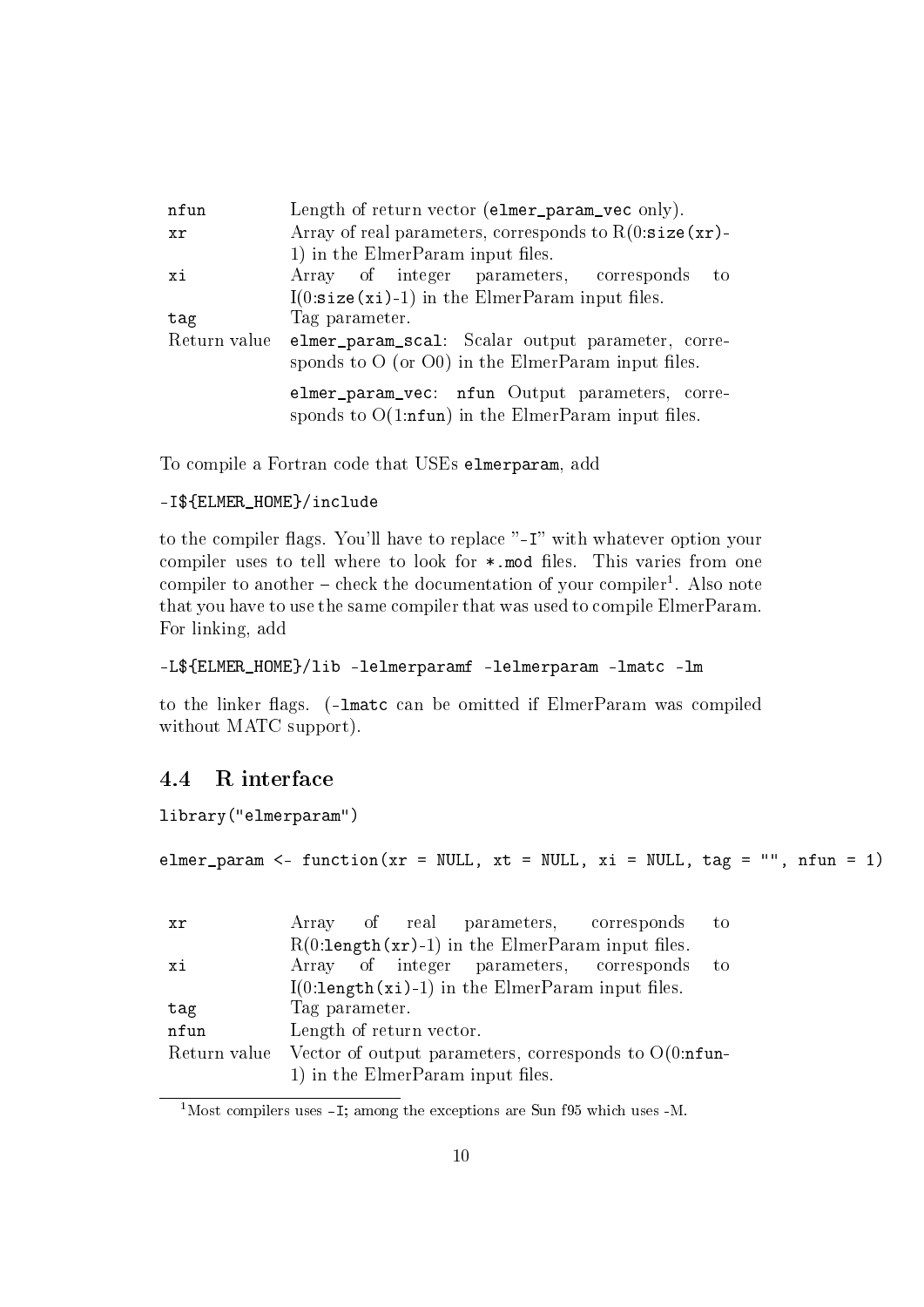Note: Unless the package was installed in the default R library tree, you have to tell R where to find it. This can be done two ways; either using the lib.loc argument to library():

```
library("elmerparam", lib.loc="/where/to/find/it/lib/R")
```
or by setting the environment variable "R\_LIBS" to "/where/to/find/it/lib/R", where "/where/to/find/it" in both cases typically would be \$ELMER\_HOME.

## 4.5 Matlab interface

path(path, '/where/to/find/it/lib')

```
elmer_param(xr, xt, xi, tag, nfun)
```
Arguments are the same as for the R interface. Arguments xr, xi and tag can be a zero length vectors  $(\begin{bmatrix} 1 \end{bmatrix})$ , and arguments at the end of the argument list can be omitted. If nfun is omitted, a value of 1 is assumed.

Again, "/where/to/find/it", would typically be \$ELMER\_HOME.

## 5 Example: the Rosenbrock function

(Note: More examples can be found in the examples/ directory in the source distribution of ElmerParam.)

Let's assume we have a computation program called "rosenbrock" that reads values for  $x_1$  and  $x_2$  from stdin, calculates the Rosenbrock function

$$
z = (1 - x_1)^2 + 100(x_2 - x_1^2)^2
$$

and writes the result to stdout. The implementation of "rosenbrock" is not important; it can be written in any language, as long as it can be run from the command line as a stand alone program. For an implementation in awk, see code listing 1.

To run rosenbrock via ElmerParam we need to create these files:

1. costfunction.epc, an ElmerParam model file with the following contents:

```
Input file = xvalues
Execute = rosenbrock < xvalues > zval
Output file = zval
```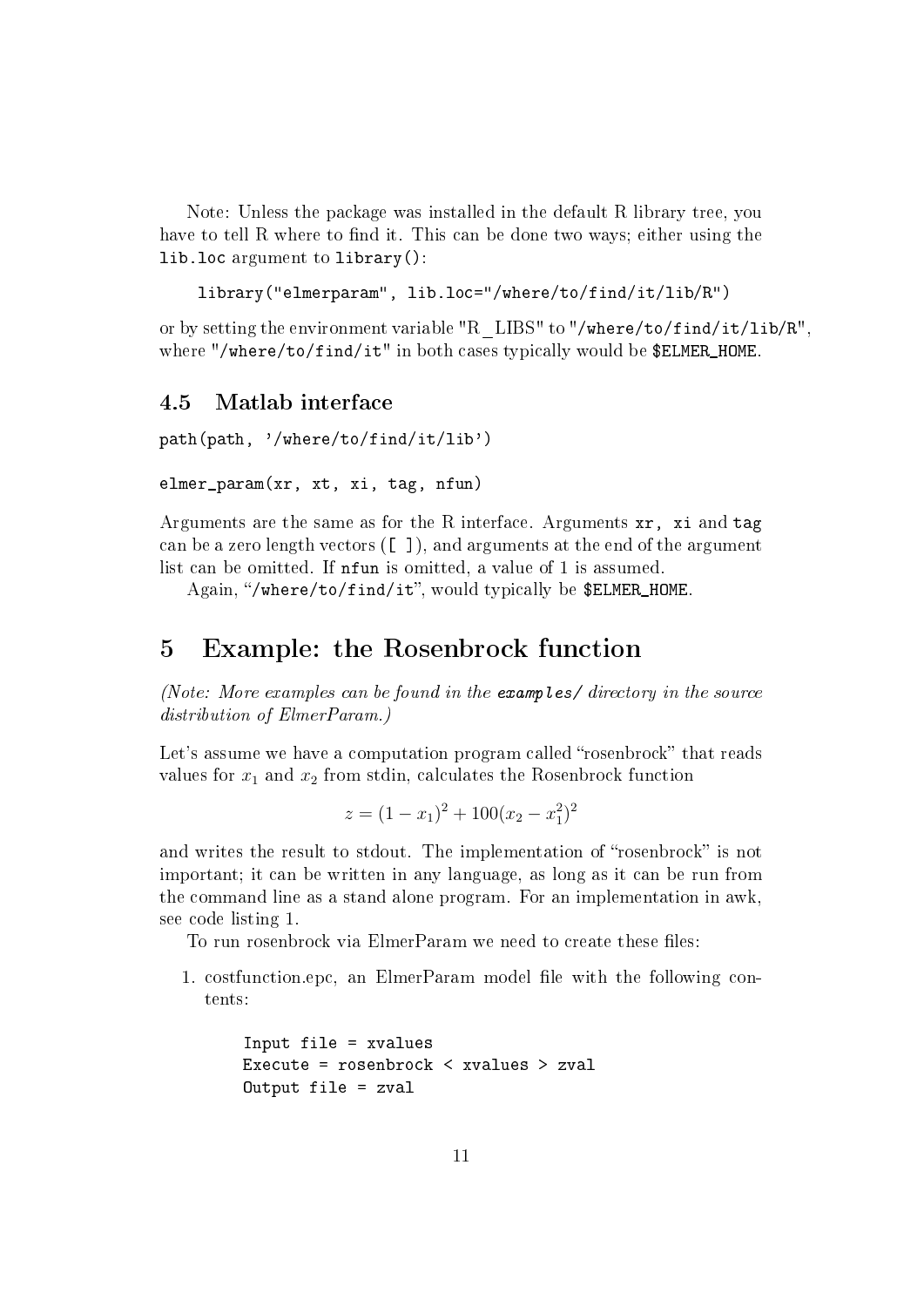Listing 1 An awk implementation of "rosenbrock"

```
#!/bin/awk -f
BEGIN{
        getline;
        x = $1y = $2print (1-x)^2 + 100*(y - x^2)^2}
```
2. ELMERPARAM STARTINFO, to tell the name of the command file. The contents of ELMERPARAM\_STARTINFO is thus simply

costfunction.epc

3. xvalues.model, a model file used to instruct ElmerParam to write  $\langle R0|>$ and  $\langle R1! \rangle$  to "xvalues":

<!R0!> <!R1!>

4. zval.model, a model file to tell ElmerParam how to extract the function value from the file "zval":

 $10!$ 

### 5.1 Optimize using R

To find the minimum of the rosenbrock function in R using the function "optim", start up R and type the commands:

```
> library("elmerparam")
> optim(c(0,0), elmer_param)
...
$par
[1] 0.9999564 0.9999085
```
\$value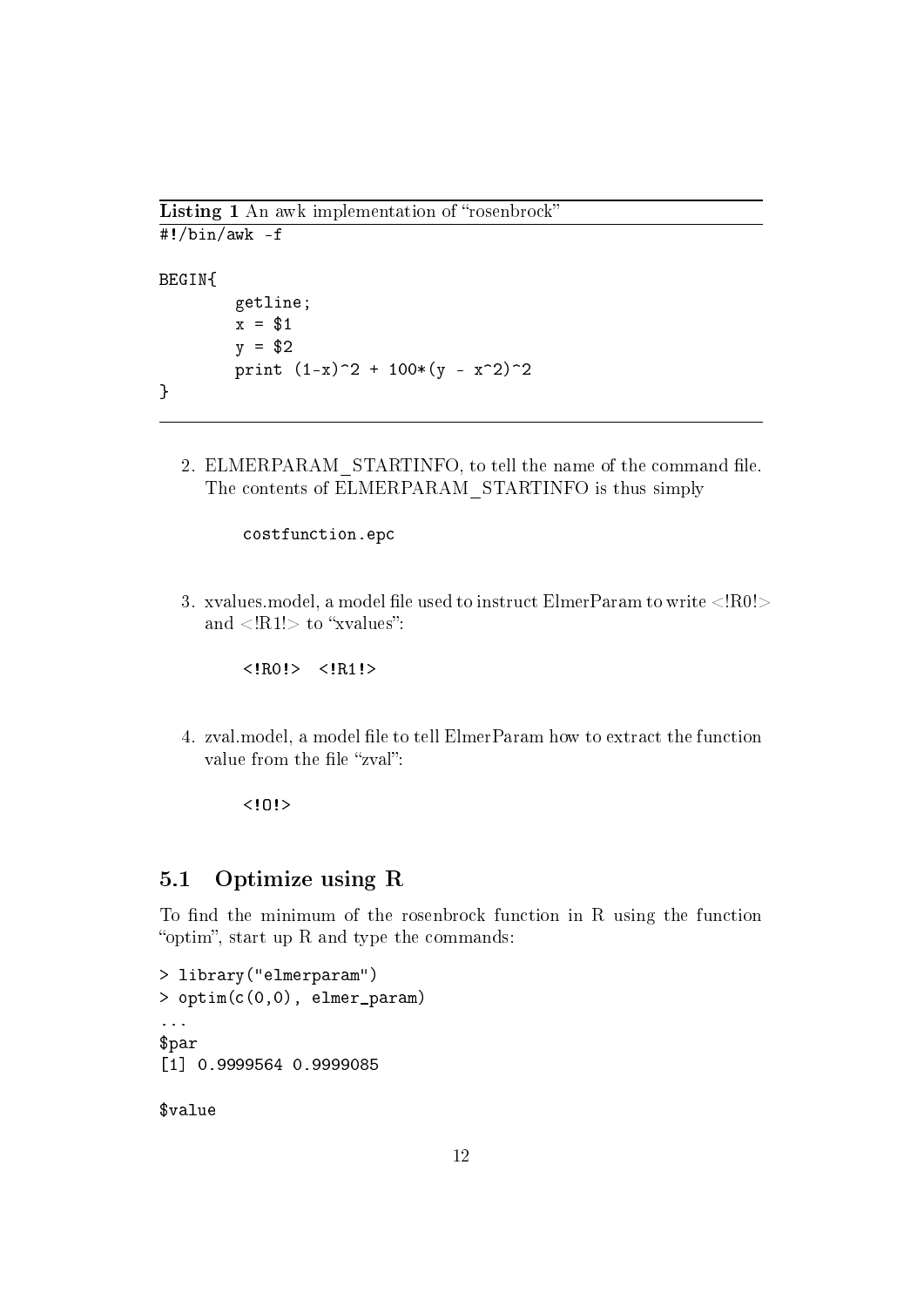```
[1] 3.72849e-09
$counts
function gradient
       169 NA
$convergence
\begin{bmatrix} 1 \end{bmatrix} 0
$message
NULL
```
The yielded result  $x_{\text{min}} = (0.9999564, 0.9999085)$  with  $z_{\text{min}} = 3.72849e - 09$ is very close to the expected result  $x_{\text{min}} = (1.0, 1.0)$  with  $z_{\text{min}} = 0$ .

## 5.2 Optimize using APPSPACK; standalone program

 $APPSPACE<sup>2</sup>$  is an optimization package designed to be used to optimize functions defined using external computation programs, and is thus very well suited to be use with Elmer via ElmerParam. We have no ambitions to provide a complete APPSPACK manual here, only a simple example is given. Please see the APPSPACK web page for more information on APPSPACK.

APPSPACK comes in two flavors; a serial version, and a MPI parallel version. Their usage is very similar, and we'll cover both.

APPSPACK needs a standalone program to evaluate the cost function; for this we can use ElmerParam directly.

For the serial version of APPSPACK the tag parameter doesn't matter, but for the MPI version it's important. To use it, we have to make some small modifications to the ElmerParam command file costfunction.epc:

```
Input file = xvalues.<!T!> Using xvalues.model
Execute = rosenbrock < xvalues.<!T!> > zval.<!T!>
Output file = zval.<!T!> Using zval.model
# Clean up afterwards:
Execute = rm xvalues.<!T!> zval.<!T!>
```
No other ElmerParam files needs changes. Finally, an input file for APPSPACK is needed. For this case, we use a file named "appspack input.apps":

<sup>2</sup>http://software.sandia.gov/appspack/